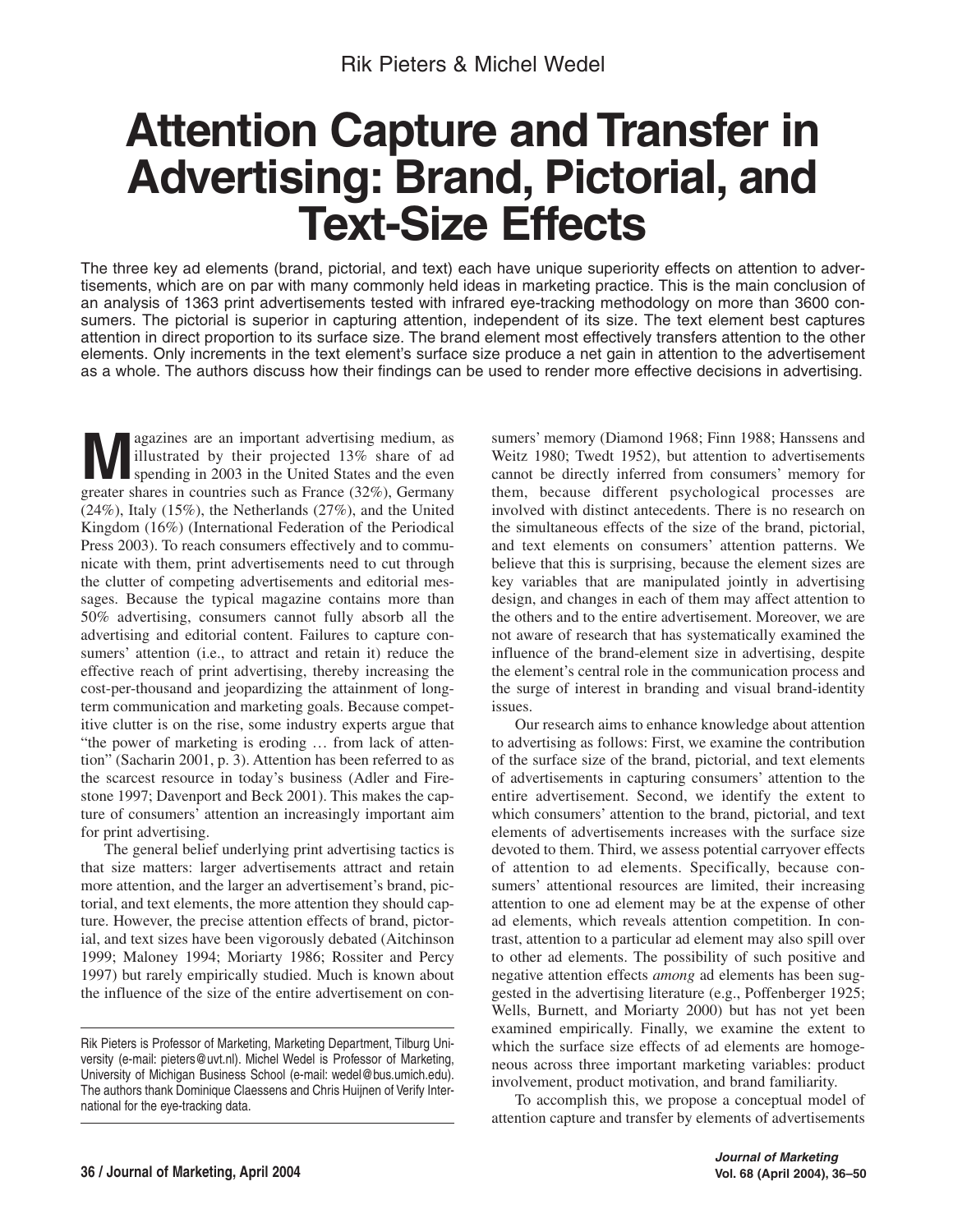(AC-TEA), and we estimate its statistical formalization on eye-tracking data for more than 1300 print advertisements and 3600 regular consumers. In the next section, we begin to summarize the debate in the advertising literature about the role of the brand, text, and pictorial in capturing consumers' attention to advertising. Then, we present the AC-TEA model and hypotheses about the influence of the brand, pictorial, and text elements of print advertising. We then describe the methodology, data, and results. The findings document the unique effects that the space devoted to the three ad elements has in capturing and transferring attention, and they demonstrate the superiority of each ad element for a specific attention function.

# **The Debate About Brand, Pictorial, and Text Effects**

Most print advertisements contain a brand, pictorial, and text element. The brand element covers the visual brandidentity cues in print advertisements, such as the brand name, trademark, and logo of the source (Keller 2003). The text element comprises all textual information of the advertisement, excluding all incidences of the brand name. The pictorial element comprises all nontextual information of the advertisement, excluding all incidences of the brand trademark and logo. There is a long-standing debate in advertising about the attention effects of these three ad elements and their surface size and about the management of the elements to maximize attention capture.

#### *Influence of the Brand Element*

Some scholars have recommended maximization and others minimization of the brand element's size in advertising. Proponents of the first position argue that the brand should be prominently featured in print advertising, as one step in the brand value chain (see Burton and Purvis 1987; Higgins 1986; Kapferer 1992; Keller 2003; Moran 1990). As a case in point, Moriarty (1986, p. 291) argues, "the most important thing to remember in national advertising is to focus on identification of the brand.… It sounds simple; it isn't. Play the brand front and center." Likewise, Smith (1973, p. 66) recommends to advertisers: "In any case, be sure that your product or company name appears clearly and loud." The reasoning is that a prominent brand element, reflected among others in its size, captures more attention to the brand, which is a necessary condition for obtaining the desired brand-communication effects. The weight that industry places on the size of the brand element is illustrated by the detailed corporate identity guidelines of firms such as AT&T, J.D. Edwards, Dow Chemical, and Sun Microsystems. For example, AT&T (2003) specifies that its "globe" brand logo should never be reproduced smaller than <sup>3</sup>/<sub>8</sub> inch and the brand name never smaller than  $\frac{1}{4}$  inch to ensure sufficient attention to them.

In contrast, some advertising practitioners claim that brand presence should be curtailed in advertising because the brand element signals that the message is an advertisement in which consumers purportedly are not interested. Taking an extreme position, Aitchinson (1999, p. 61) argues that the advertisement should be so good that consumers know what the brand is without it being present in the advertisement: "Because consumers hate advertising, once they see a page with a logo in the corner, it doesn't look like editorial[;] it doesn't look like the reasons why they bought the magazine in the first place. It's a trigger that makes them turn the page faster." The International Newspapers Limited (2003) media company expresses this more moderately as follows: "A logo is not a benefit. It serves the ego of the client, not the customer. It also flags to the reader, Warning: this is an advertisement." Such viewpoints may fuel tendencies to minimize brand presence in advertising (Kover 1995).

#### *Influence of Pictorial and Text Elements*

The debate about the pictorial and text element centers on which of the two commands the most attention and what the influence of their size is in the process. The pictorial illustration is commonly supposed to be the chief element in capturing consumers' attention (Assael, Kofron, and Burgi 1967; Poffenberger 1925; Rossiter 1981; Singh, Lessig, and Kim 2000). For example, Rossiter and Percy (1997, p. 295) assert that "the picture is the most important structural element in magazine advertising, for both consumer and business audiences," and they recommend that "the straightforward rule for magazine ads, therefore is: the bigger the picture, the better." Likewise, Wells, Burnett, and Moriarty (2000, p. 295) affirm that "the bigger the illustration, the higher [is] the attention-getting power of the advertisement." Similar beliefs are held in advertising practice, as is illustrated by Canada's magazine association (Magazines Canada 2001): "A strong visual is perhaps the single most important weapon a magazine has in gaining and capturing reader attention. In this case, it appears that picture size does matter. Ads using visuals that are  $\frac{2}{3}$  of a page perform best."

The text element is also believed to be key in capturing consumers' attention. For example, Ogilvy (1963, p. 104) argues that the headline, the largest text, is the vital part of print advertisements and that "[t]he wickedest of all sins is to run an advertisement without a headline." Belch and Belch (2001, p. 290) mention that most advertisers consider the headline the most important ad element.

This ongoing debate about the influence of ad elements and their size is further complicated if attention to the ad elements is interdependent. Then, attention devoted to a particular ad element promotes attention to or detracts attention from the other ad elements. In the first case, there is attention cooperation; in the second case, there is attention competition, which is reflected in positive and negative covariance, respectively, of the attention to the relevant elements. Such cases are examples of positive or negative attention transfer.

Ideas about attention transfer have been postulated since the early days of magazine advertising. Most often, positive attention transfer from the pictorial to the other ad elements is expected. For example, Nixon (1924, p. 18) believes that pictures in print advertisements may serve to direct attention to the text. Others note that attention may be relocated from the pictorial to the brand in advertisements, because the former evokes interest in the latter (Poffenberger 1925, pp.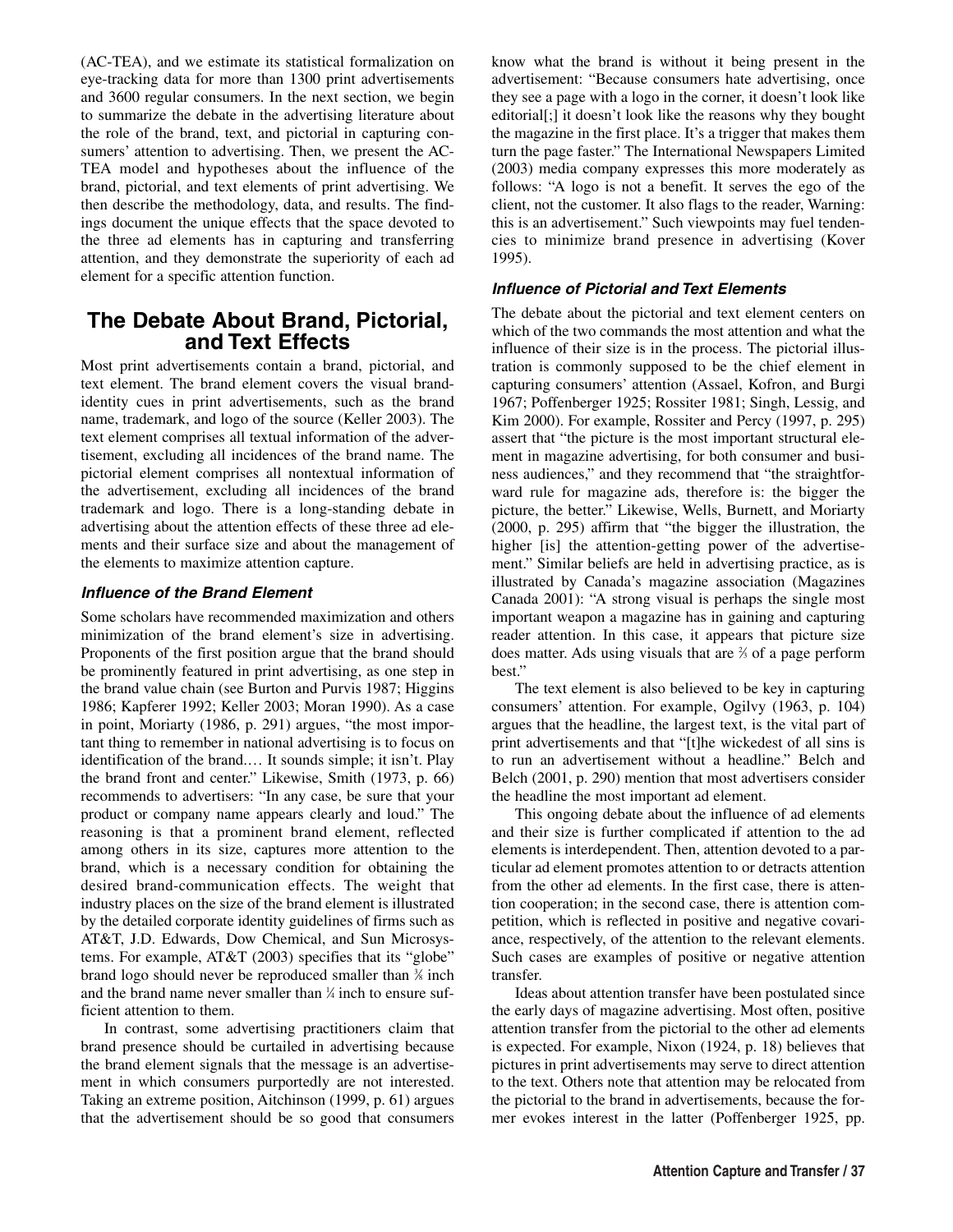156–61). Such attention transfer has even been formulated as a goal of advertising. Wells, Moriarty, and Burnett (2000, p. 331) point out that print advertisements try to "guide the eye" over their surface to induce attention carryover.

Notably, although there are advocates for each of the ad elements being of key importance to capture and transfer consumers' attention to advertising, these ideas have remained largely untested. Rayner and colleagues (2001, p. 220) emphasize that "remarkably little is known about the extent to which viewers look at the picture versus the text" of advertisements. This study aims to contribute to such knowledge.

# **A Model of Attention Capture and Transfer**

Advertisements that capture attention attract consumers so that they select the advertisement from its environment, and they retain consumers so that they pay more attention to the advertisement and its elements than to other advertisements. Attention capture enables higher-order cognitive functions to operate on more parsimonious and salient input (LaBerge 1995). This function of attention is central in our AC-TEA model. Its background is summarized in Figure 1, and we describe it in the next sections. In short, the AC-TEA model describes bottom-up (stimulus) and top-down (person and

## **FIGURE 1 Determinants of Attention Capture and Transfer to Elements of Print Advertisements**



**Top-Down Factors**

process) mechanisms of visual attention to advertising. It differentiates two forms of attention capture by ad elements, one being independent (baseline) and the other being dependent (incremental) on its size, and it distinguishes two forms of attention transfer from one ad element to the others, one being independent (endogenous) and the other being dependent (exogenous) on its size.

## *Determinants of Visual Attention to Advertising: Bottom-Up and Top-Down*

There are two broad determinants of selective visual attention (indicated in Figure 1): bottom-up factors in the stimulus and top-down factors in the person and in the attentional process itself (Chun and Wolfe 2001; Posner 1980; Theeuwes 1994; Yantis 2000). The attentional processes driven by the bottom-up and top-down determinants reside in distinct but connected areas of the brain (Itti and Koch 2001).

Bottom-up factors are features of advertisements that determine their perceptual salience (Janiszewski 1998), such as size and shape. These features capture attention to ad elements rapidly and almost automatically, even when the consumer is not actively searching for them (Wolfe 1998; Yantis and Jonides 1984). Arrows 1 and 2 in Figure 1 represent these effects. Top-down factors reside in the person and in his or her attentional process. Person factors, such as involvement with products or familiarity with brands (Rayner et al. 2001; Rosbergen, Pieters, and Wedel 1997), encourage subjects to voluntarily pay more or less attention to advertisements and their elements. The dotted arrows in Figure 1 signify these effects.

Part of this study focuses on process effects on visual attention. Process-related factors manifest themselves when attention to a particular ad element, regardless of its surface size, is observed to depend on the amount of attention paid to one or more *other* ad elements. We conjecture that such dependence is caused by voluntary (top-down) shifts of visual attention. Because advertisements are composed of complex scenes and texts, the visual system and knowledge operate jointly to guide attention. This occurs because memory and expectations are required to locate and recognize elements with particular visual features in the scene. Semantic representations of previously attended elements are stored in memory and provide cues that allow for voluntary redirection of attention based on what was already attended to (Yantis 2000; Yarbus 1967). Arrow 3 in Figure 1 indicates these effects.

## *Attention Capture: Baseline and Incremental*

It is useful to distinguish two forms of attention capture, baseline and incremental, as in theories of visual attention in search tasks (Bundesen 1990; Folk, Remington, and Johnston 1992; Logan 1996) and reading (Reichle et al. 1998).

Baseline attention is the attention devoted to an ad element, independent of its surface size and other factors, and is at least partially caused by the visual pop-out of the element. The higher the baseline attention, the higher is the information-mode priority of consumers for that specific ad element. Thus, if consumers in general paid more attention to the pictorial than to the text, independent of the size of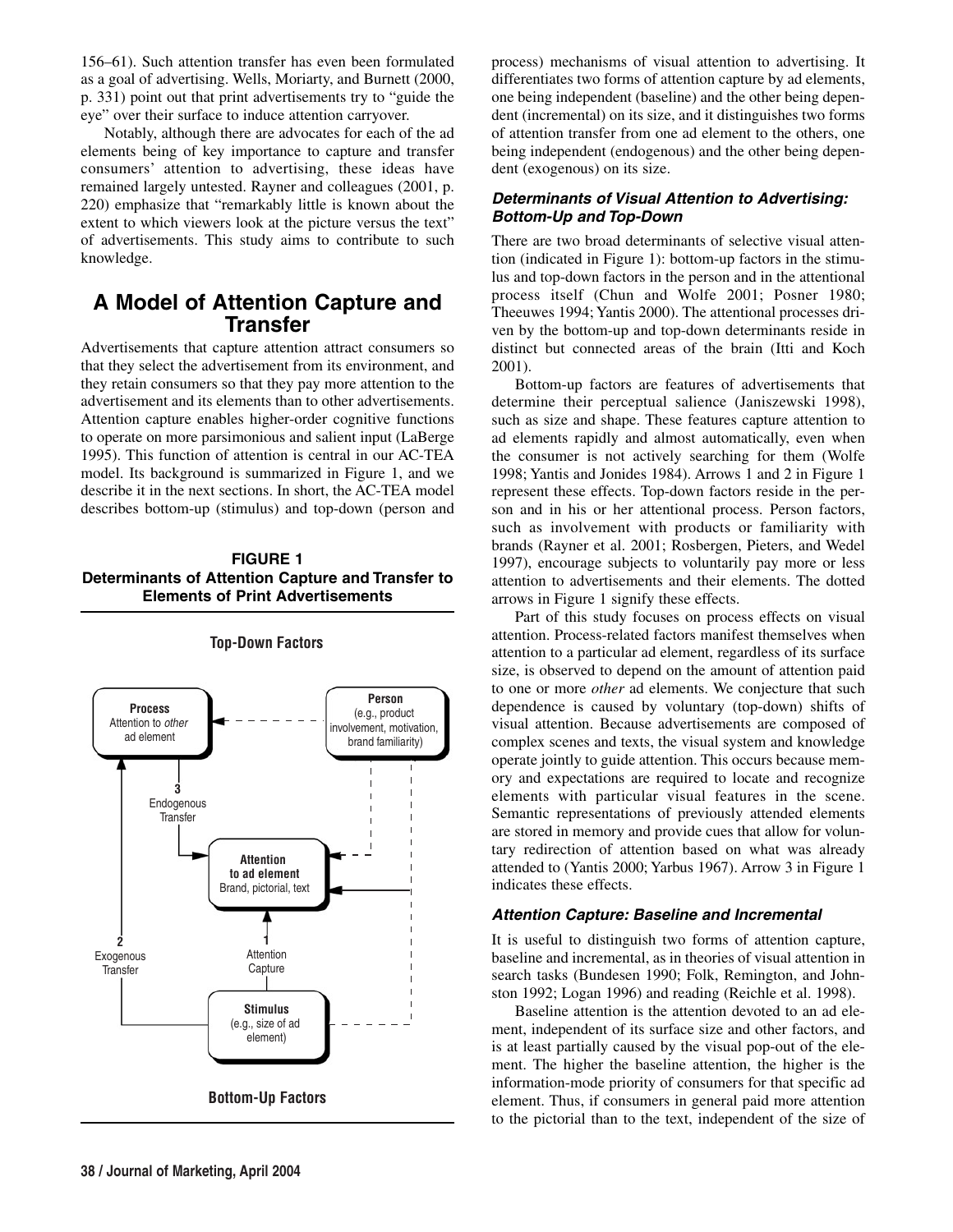these two ad elements, the baseline attention of the former would be higher.

Incremental attention is the extra amount of attention that an ad element captures beyond baseline attention because of increases in its surface size. The higher the incremental attention, the higher is the surface-size elasticity of attention for that specific ad element. Some early work based on observational data found that attention increased with the square root of surface size, which implies an elasticity of .5 (Nixon 1924; Poffenberger 1925).

#### *Attention Transfer: Exogenous and Endogenous*

Attention transfer occurs when attention to a particular ad element depends on other ad elements, which can occur through exogenous and endogenous processes (Posner 1980).

Exogenous attention transfer occurs when the surface size of an ad element affects attention to one or more other ad elements. This takes place when, for example, an increase in the size of the pictorial element directly increases or decreases attention to the text or brand element (see Arrow 2 in Figure 1). Endogenous attention transfer occurs when attention to an ad element depends on attention to another ad element, independent of their surface sizes. Such attention transfer is endogenous, because the attentional process itself provides the cue for redirection of attention instead of it being directly driven by stimulus or person factors. Endogenous attention transfer manifests itself when, for example, attention to the pictorial element promotes attention to the text or brand elements in the advertisement, independent of the factors that stimulated attention to the pictorial element in the first place (see Arrow 3 in Figure 1). Not much is known about endogenous attention transfer in complex scenes (Henderson and Hollingworth 1998, 1999) such as advertisements.

# **Hypotheses**

What is the influence of ad elements and their size on capturing consumers' attention? We expect that the pictorial captures most baseline attention, independent of its size, and that the text captures most incremental attention because of its size. We base these predictions on the reasoning that follows.

Scene (picture) perception is genotypically much older than text perception. It relies more on peripheral and preattentive processes that are automatic, parallel, fast, and less effortful (Loftus 1983; Öhman, Flykt, and Esteves 2001; Stolk, Boon, and Smulders 1993), and this may have established an attentional priority for it. In addition, pictures are often perceptually more distinct than words (Childers and Houston 1984), which draws bottom-up attention. We expect that this jointly contributes to a picture superiority effect on baseline attention, independent of the size of the pictorial.

Text perception is genotypically more recent. It relies more on focal attentive processes, which are voluntary, serial, slow, and effortful (Loftus 1983; Rayner 1998; Reichle et al. 1998). Thus, although the gist of a scene can often be comprehended in a few glances (Henderson and Hollingworth 1998, 1999), text requires more eye fixations to be

comprehended. In addition, text is usually heavily packed in the visual field. Thus, more attention per unit surface is required for text than for scene perception, and an increase in the ad size devoted to text further increases its attentional demand. We expect that this jointly contributes to a text superiority effect on incremental attention.

Specific predictions about effects of the brand-element size on attention would be conjectural given the current lack of knowledge, so we chose to explore these effects. We test the following:

- H1: Pictorial superiority effect on baseline attention: Independent of the surface sizes, more attention is devoted to the pictorial than to the other elements in print advertisements.
- H2: Text superiority effect on incremental attention: Increases in the surface size of the text element have a greater effect on attention to this element than do increases in the surface size of the other ad elements on attention to them.

Which predictions can be made about the transfer of attention between the elements of print advertisements? There is reason to expect substantial competition for attention between ad elements based on their surface size. An increase in the surface size of an ad element increases its perceptual salience and its attentional demand, which is likely to detract attention from other ad elements (Janiszewski 1998), because salience is a relative phenomenon (Itti and Koch 2001; Wolfe 1998). Such competition for attention is likely when attentional resources are limited but heavily taxed, such as with advertisements in cluttered magazines. Thus, we predict a negative exogenous attention transfer effect (i.e., competition for attention between ad elements because of their surface sizes).

Conversely, we predict positive endogenous attention transfer effects (i.e., cooperation for attention between ad elements after we control for their surface sizes). To the extent that advertisers succeed in integrating the three ad elements to convey a joint message, attention for one of the ad elements is likely to covary positively with that for other ad elements (Rayner et al. 2001). Attention to one element will raise the level of interest in the others, eliciting voluntary redirection of attention, similar to what has been shown in target search tasks (Yantis 2000). At the current level of knowledge, we cannot offer more specific predictions about attention-transfer effects. Therefore, we test the following hypotheses:

- H3: Negative exogenous attention transfer: Increases in the surface size of a particular ad element decrease attention to the other ad elements.
- H4: Positive endogenous attention transfer: Attention to a particular ad element, independent of its size, is positively associated with attention to other ad elements.

Finally, the question is, What is the net effect of adelement capture and transfer on attention to the advertisement as a whole? That is, will enlargement of the brand size eventually increase or decrease attention to the entire advertisement, and what will the overall effects of the size of the pictorial and text element be? Because of the lack of theory, we abstain from formulating hypotheses, but if advertising practioners' previously reported recommendations hold, larger pictorial sizes should result in a net positive effect on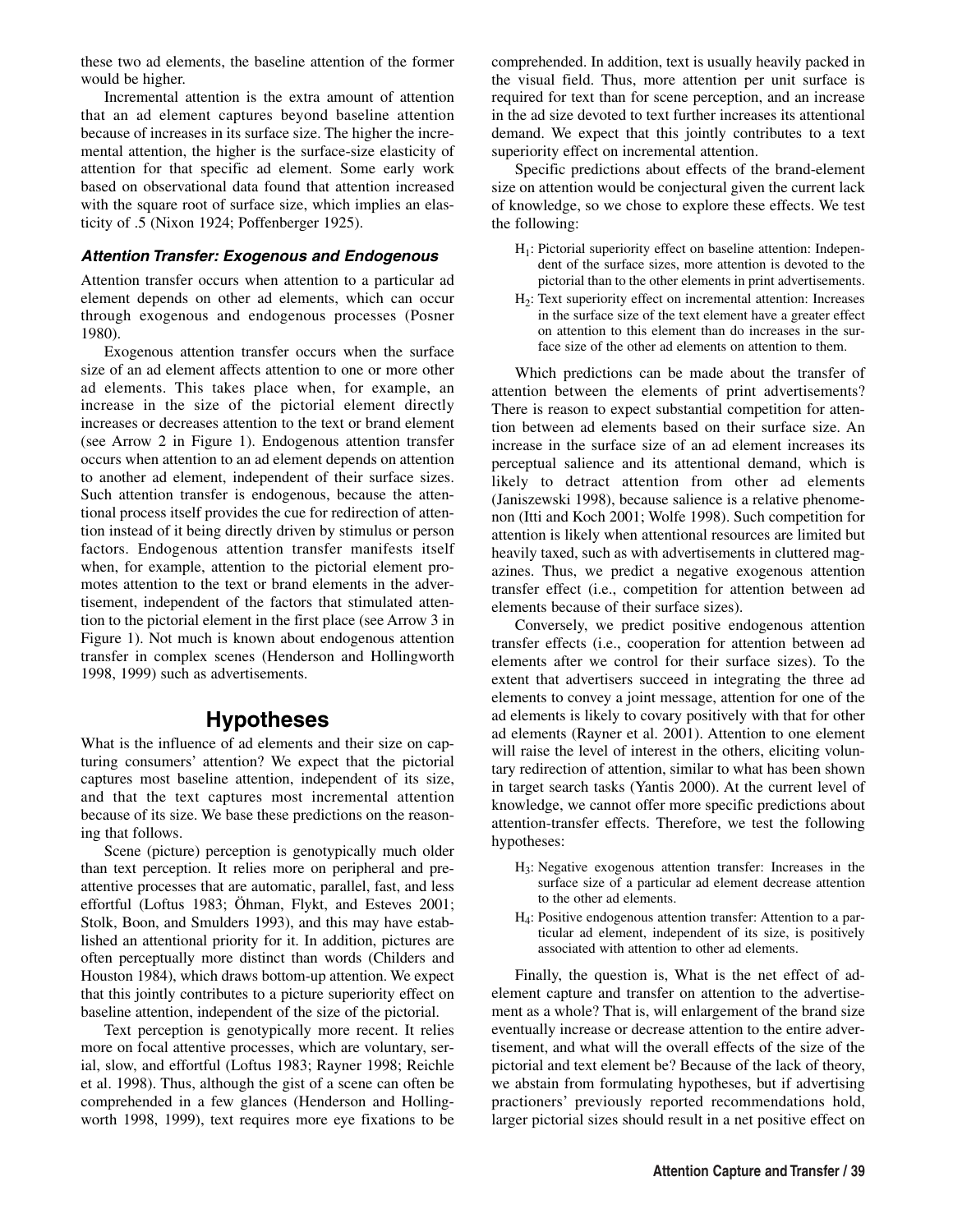attention to the entire advertisement. If the fears of some advertising practitioners are confirmed, larger brand sizes should results in a net negative effect on attention to the entire advertisement. The data will reveal whether this is the case.

# **Eye-Tracking Data on Print Advertisements**

#### *Tests of Print Advertisements*

Verify International, a company that specializes in eyetracking market research, made available data from 33 independent eye-tracking tests of print advertisements conducted in 1998. Tests were conducted for the present research, to fill the company's database of tested advertisements, and for use in communication to prospective clients. On average, 110 randomly selected adult consumers (male/ female, ages 18 to 55) from across the Netherlands participated in each test (the sample selection procedure was the same in all tests). Thus, the current data are based on a subject sample of slightly more than 3600 consumers.

The 33 tests contained 1363 full-page advertisements (1/1), with an average of 41 advertisements per test. Advertisements came from 65 consumer magazines published in the Dutch market, including popular national magazines, such as *Libelle*, *Panorama*, and *Tip Culinair*, and national versions of popular international magazines, such as *Cosmopolitan*, *Elle*, and *Esquire*. Magazine page sizes were homogeneous, and there were no nonstandard-sized magazines, such as *Reader's Digest* or *National Geographic*. Verify selected the magazines, which covered a wide range of consumer advertisements, brands, and product categories in the Dutch market. For each test, advertisements from the most recent issues of the magazines were sampled. There were advertisements for 812 national and international brands in 71 product categories, such as airlines, alcoholic and nonalcoholic beverages, cars, cleansing products, clothing, financial products, fragrances, home entertainment, personal care, pet foods, photo equipment, real estate, restaurants, and retail stores.

# *Ad Exposure and Eye Tracking*

On entering the market research firm, participants provided sociodemographic information and engaged in a visual exploration task of print advertisements (Janiszewski 1998; Wedel and Pieters 2000); the protocol was the same for each test. Participants were instructed as follows: "Page through several magazines that are presented on the monitor. You can do this at your own pace, as you would do at home or in a waiting room." Next, the advertisements were shown each with the editorial counter page (i.e., the page that contains regular magazine content and is opposite an advertising page), preceded by the front cover and trailed by the back cover of the relevant magazine, and in the sequence in which they appeared in the magazines. Instructions and stimuli were presented on NEC 21-inch LCD monitors in full-color bitmaps with a  $1280 \times 1024$  pixel resolution. Participants continued to the subsequent page by touching the lower right-hand corner of the (touch-sensitive) screen, as

when paging. After completion, participants engaged in other unrelated studies. We believe that the visual exploration task that we used mimics real-life situations closely and allows for maximal bottom-up effects of the ad layout itself.

Eye tracking was done by means of infrared corneal reflection methodology (Duchovski 2003; Ober 1994): The cornea is a clear, dome-shaped surface that covers the front of the eye. It is the first lens in the eye's optical system. In corneal reflection, an infrared light is pointed at the cornea and reflected off it. When the eye moves across a spatial stimulus, the difference between the incoming and outgoing angle of the infrared light beam changes. After calibration, this is related to the specific position on the stimulus to which the eye moves and at which the fovea in the retina is directed. Infrared light is applied because it is "invisible" to the eye and does not distract participants. The specific eyetracking equipment used leaves participants free to move their heads in a virtual box of approximately 30 centimeters. Cameras track the position of the eye and head and allow for continuous correction of position shifts. Measurement precision of the eye-tracking equipment is better than .5 degree of visual angle. The eye-tracking procedure is summarized in Figure 2.

The top-left part of Figure 2 shows the room in which data collection took place; participants at the eye trackers are on the right-hand side, and the operator is on the lefthand side. The top-right part of Figure 2 shows a closer view of a participant at an eye tracker. The bottom-right part of Figure 2 illustrates how a glass sheet between the participant and monitor reflects the infrared beam from the top (where the light beam comes from) to the eye and back and is transparent for all other light. The bottom-left part of Figure 2 illustrates infrared corneal reflection.

Three indicators of visual attention employed in previous research (Chandon 2002; Fox et al. 1998; Krugman et al. 1994; Lohse 1997; Rayner et al. 2001; Rosbergen, Pieters, and Wedel 1997) were used: ad selection, ad gaze duration, and ad-element gaze duration. *Ad selection* is the percentage of participants who fixated on a target advertisement at least once. It measures how many consumers an advertisement can attract in its editorial environment. *Ad gaze duration* is the total time that consumers who selected the advertisement, on average, spent on it. It measures how well an advertisement can retain consumers in its editorial environment. *Ad-element gaze duration* measures the time spent on each of the ad elements. Because of the demands on data storage and analysis, individual-level fixations could not be retained, so their sequence is unknown, and we analyzed the data as a cross-section.

## *Surface Size of Ad Elements and Covariates*

We established surface sizes of ad elements with specialized software by drawing the appropriate boxes and polygons around them, which enabled us to isolate cases of one element being embedded in another (e.g., brand logo in a pictorial). We defined ad elements as we described previously. Table 1 presents summary information about the surface size of the three ad elements, the entire advertisement, and attention to them.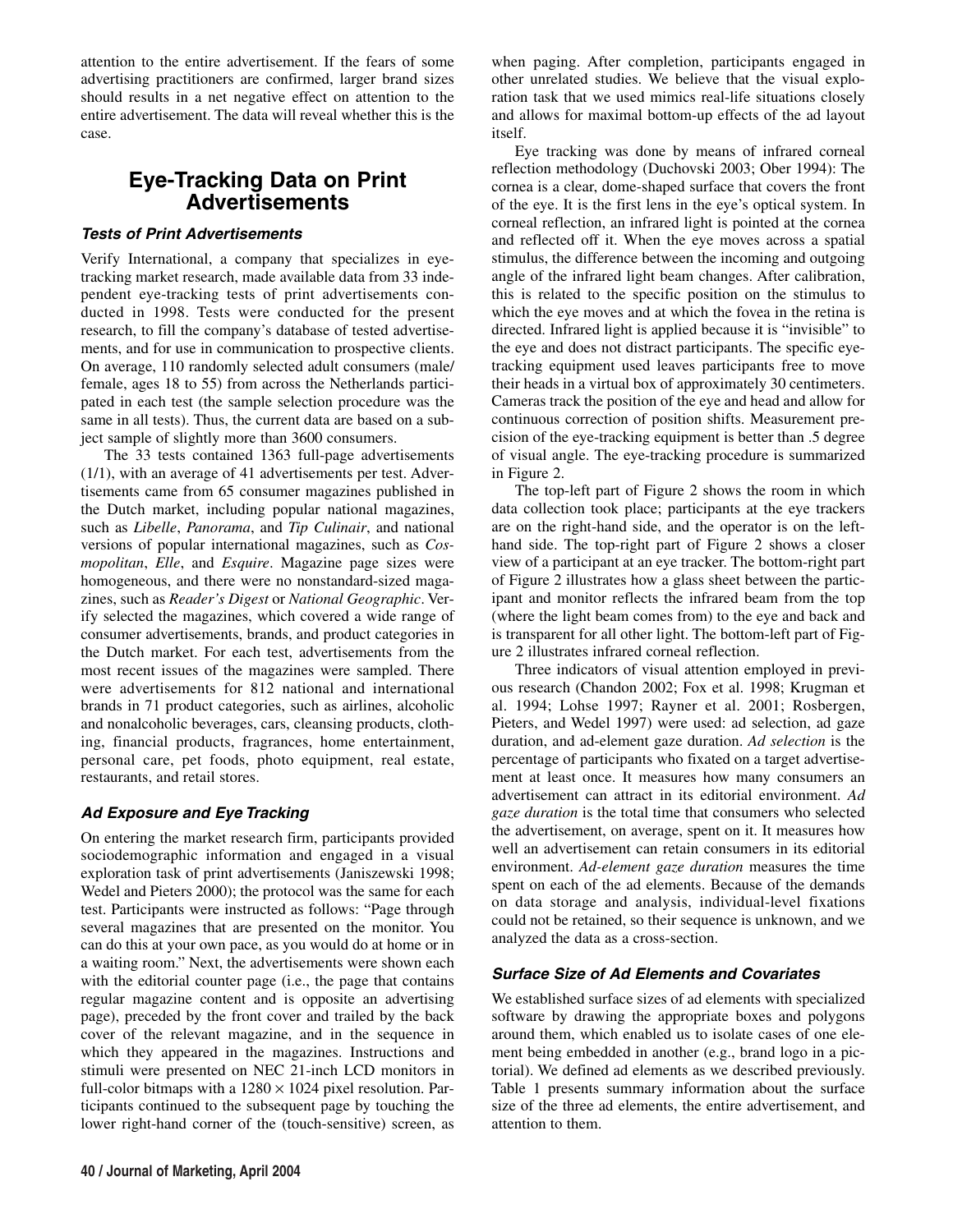## **FIGURE 2 The Eye-Tracking Procedure**



We added the following (stimulus and person) covariates as control variables: overall ad size, serial position of test advertisements, magazine type in which the advertisements were placed, product involvement and motivation, and brand familiarity. We assessed the variables in a content analysis of the 1363 advertisements and 65 magazines. We included overall ad size because of its influence on attention to advertising (e.g., Lohse 1997). Although all the advertisements are full-page, their surface sizes vary because of differences in magazine formats and the use of bleed or trim. The addition of overall ad size as a covariate ensures proper estimation of the effects of ad-element surface sizes across advertisements. We included information about the serialposition of advertisements (from 1 to n: first to last) in the 33 tests, because advertisements seen earlier on typically capture more attention than later ones (Lohse 1997). Magazine type may influence visual attention to advertising through technical reproduction quality and editorial context, particularly glossy magazines, which provide significantly better reproduction quality. To control for this potential effect, two judges categorized each of the 65 magazines into leisure/glossy versus other magazines (92% agreement). Of the advertisements, 62% appeared in leisure/glossy magazines (n = 843), such as *Cosmopolitan* and *Elle*, and 38% (n = 520) appeared in other magazines, such as *Margriet* and *Top Sante*.

In addition, we included product involvement, motivation, and brand familiarity because of prior evidence that these factors may influence attention to print advertising (Hanssens and Weitz 1980; Pratkanis and Greenwald 1993; Ratchford 1987; Rayner et al. 2001; Rosbergen, Pieters, and Wedel 1997; Vaughn 1980). An independent sample of ten trained judges categorized product involvement and brand familiarity of the advertised products and brands, and another independent sample of ten trained judges (MBA students, five males and five females, in both cases) categorized product motivation to minimize possible learning across tasks. To assess product involvement, judges individually sorted the advertised products (names typed on cards) into two categories: (1) involved, an important decision ("I'm very motivated when I buy a product from this category, a decision about this is [very] important") and (0) uninvolved, not an important decision ("I'm not [at all] motivated when I buy a product from this category, a decision about this is [very] unimportant"). Cronbach's alpha across the ten judges was .916, and each product was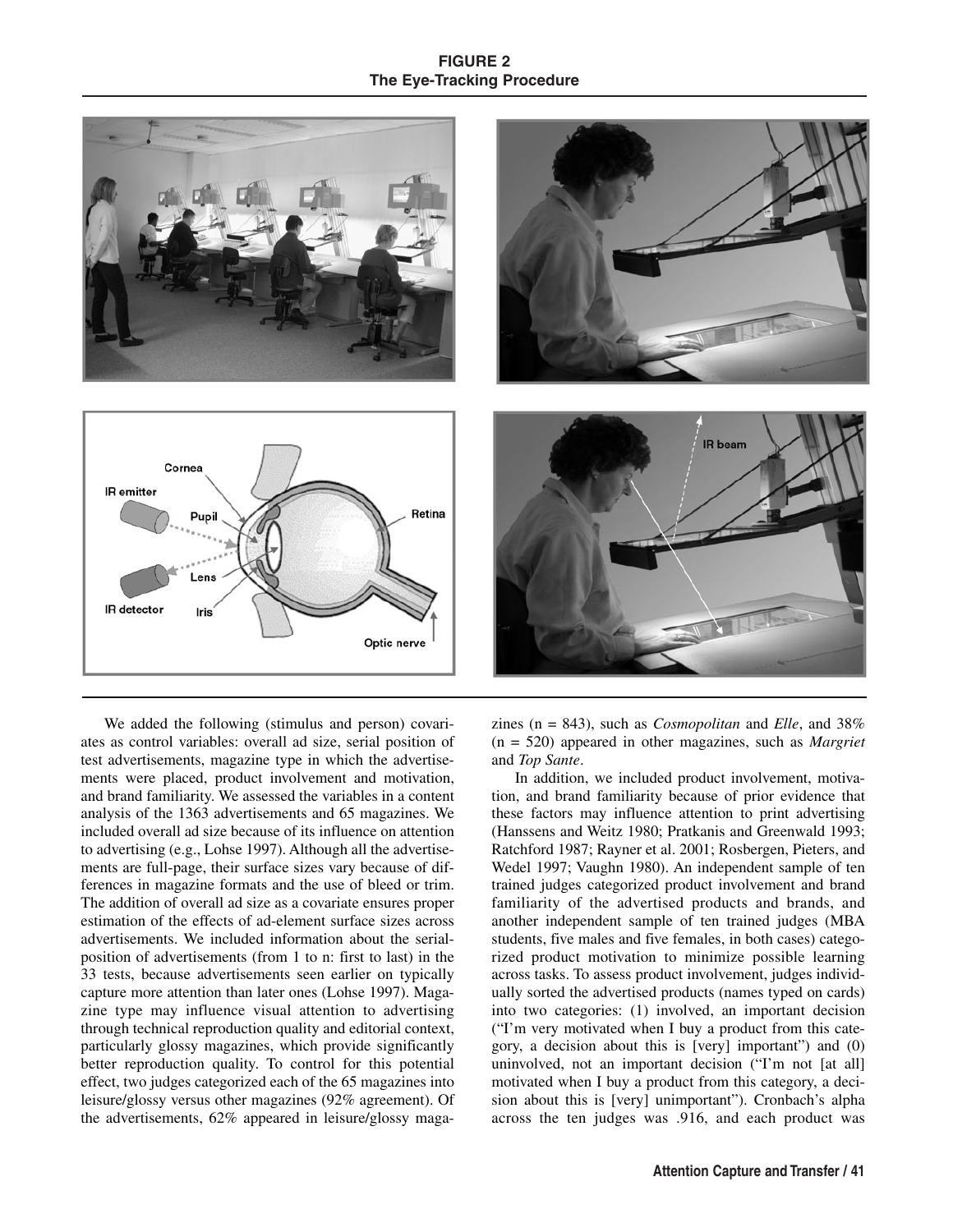**TABLE 1 Summary Information of Surface Sizes and Attention**

| <b>Variables</b>                | Mean  | <b>S.D.</b> | <b>Minimum</b> | <b>Maximum</b> |
|---------------------------------|-------|-------------|----------------|----------------|
| Surface Size (dm <sup>2</sup> ) |       |             |                |                |
| Advertisement                   | 4.72  | .177        | 4.14           | 5.43           |
| <b>Brand</b>                    | .53   | .384        | .05            | 3.53           |
| Pictorial                       | 2.74  | 1.279       | .04            | 5.02           |
| Text                            | 1.33  | .863        | .03            | 4.27           |
| <b>Attention</b>                |       |             |                |                |
| Selection (percentage)          | 95.70 | 4.78        | 61             | 100            |
| Duration (gaze in .1 seconds)   |       |             |                |                |
| Advertisement                   | 17.26 | 5.68        | 3.71           | 52.96          |
| <b>Brand</b>                    | 4.31  | 1.80        | .84            | 14.03          |
| Pictorial                       | 5.75  | 2.80        | .05            | 22.85          |
| Text                            | 7.21  | 4.88        | .05            | 30.50          |
| Tests (n)                       | 33    |             |                |                |
| Advertisements (n)              | 1363  |             |                |                |

Notes: Selection is the percentage of participants in a test who fixated at least once on an advertisement. We calculated duration across participants who selected an advertisement.

assigned its modal involvement. Of the advertisements, 46% were for low-involvement products ( $n = 624$ ), and 54% were for high-involvement products  $(n = 739)$ .

To assess product motivation, judges individually sorted the advertised products (names typed on cards) into the following two categories: (1) think, functional ("I buy this product because it solves or prevents a problem and/or because I need it") and (2) feel, hedonic ("I buy this product because it makes me feel good and/or because it helps my personal growth"). Cronbach's alpha across the ten judges was .866, and each product was assigned the modal motivation category. Of the advertisements, 47% were for think products ( $n = 643$ ), and 53% were for feel products ( $n =$ 720).

To assess brand familiarity, judges sorted the advertised brands (names typed on cards) in the following three categories: (1) "unknown brand, I do not know this brand name," (2) "known brand, I know this brand name, but know little more," and (3) "well-known brand, this brand is familiar to me; I know more than just the brand name." Cronbach's alpha across the ten judges was .951, and the modal brand familiarity was assigned to each brand name. Of the advertisements,  $30\%$  were for unknown brands (n = 407), 25% were for known brands ( $n = 347$ ), and 45% were for well-known brands ( $n = 609$ ).

# **Model Formulation**

The AC-TEA model can be expressed as a multilevel multivariate regression model (Goldstein 1995; Zellner 1972). We begin by describing ad-element gazes. Suppose that  $i =$ 1, ..., I indicates the 1363 advertisements,  $j = 1, ..., J$  (and  $k = 1, ..., K$ ) indicates the three ad elements, and  $t = 1, ..., T$ indicates the 33 tests. The vector  $q_{i,t} = [q_{i,t,j}]$  denotes gaze duration on the J elements of advertisement i in test t, and the vector  $s_{i,t} = [s_{i,t,i}]$  denotes the surface sizes of the J elements of advertisement i in test t. In addition, we have a vector,  $x_{i,t} = [x_{i,t}]$ , of covariates:

$$
(1) \qquad \underbrace{\ln(q_{i,t})}_{\text{Gaze}} = \underbrace{\mu}_{\substack{\text{Basicline}\\ \text{duration}}} + \underbrace{\Gamma \ln(s_{i,t})}_{\text{Incremental}} + \underbrace{A \ln(q_{i,t,-j})}_{\text{Endogenous} \text{attention}} \\ \underbrace{\text{Helmiental}}_{\text{attention}} \\ \underbrace{\text{information}}_{\text{surface size}} \\ + \underbrace{B \, x_{i,t}}_{\text{Covariates:}} + \underbrace{E \ln(s_{i,t}) x_{i,t}}_{\text{Heterogeneity}} + \underbrace{\varphi_t}_{\text{Test-level} \text{Residual}} + \underbrace{\omega_{i,t}}_{\text{Residual} \text{intomial} \text{invariant}}.
$$

The model has a double log specification to accommodate the nonnegativity and right skewness of gaze durations and ad-element sizes. The log–log formulation accounts for nonlinear and multiplicative effects, which is desirable (Bundesen 1990; Reichle et al. 1998), and it renders interpretation easier, because coefficients are scale free and can be interpreted as elasticities (i.e., percentage change in attention for a 1% change in a variable).

Baseline attention effects are represented by  $\mu = [\mu_j]$ , a vector of ad element–specific constants. Incremental attention effects due to the size of the ad elements are represented by the diagonal of  $\Gamma = [\gamma_{i,k}]$ , a matrix of ad element– specific coefficients. This diagonal taps the influence of the surface size of ad-element *j* on attention to element *j* itself. Arrow 1 in Figure 1 indicates this. Exogenous attention transfer is represented by the off-diagonal part of Γ. It taps the influence of the surface size of ad-element j on attention to other ad elements  $k \neq j$ . Arrow 2 in Figure 1 indicates these effects. Endogenous attention transfer is represented by the matrix  $A = [\alpha_{i,k}]$ . Because Equation 1 controls for all other effects, Matrix A represents influences that are endogenous to the attentional process itself. The vector  $[q_{\text{r,i,t}-i}]$  contains J – 1 elements, but the jth element itself is missing because attention to element j cannot affect itself. Arrow 3 in Figure 1 indicates these effects. Attentiontransfer effects can be asymmetrical (e.g., attention to the pictorial and text may transfer [endogenously or exogenously] more to the brand than the other way around).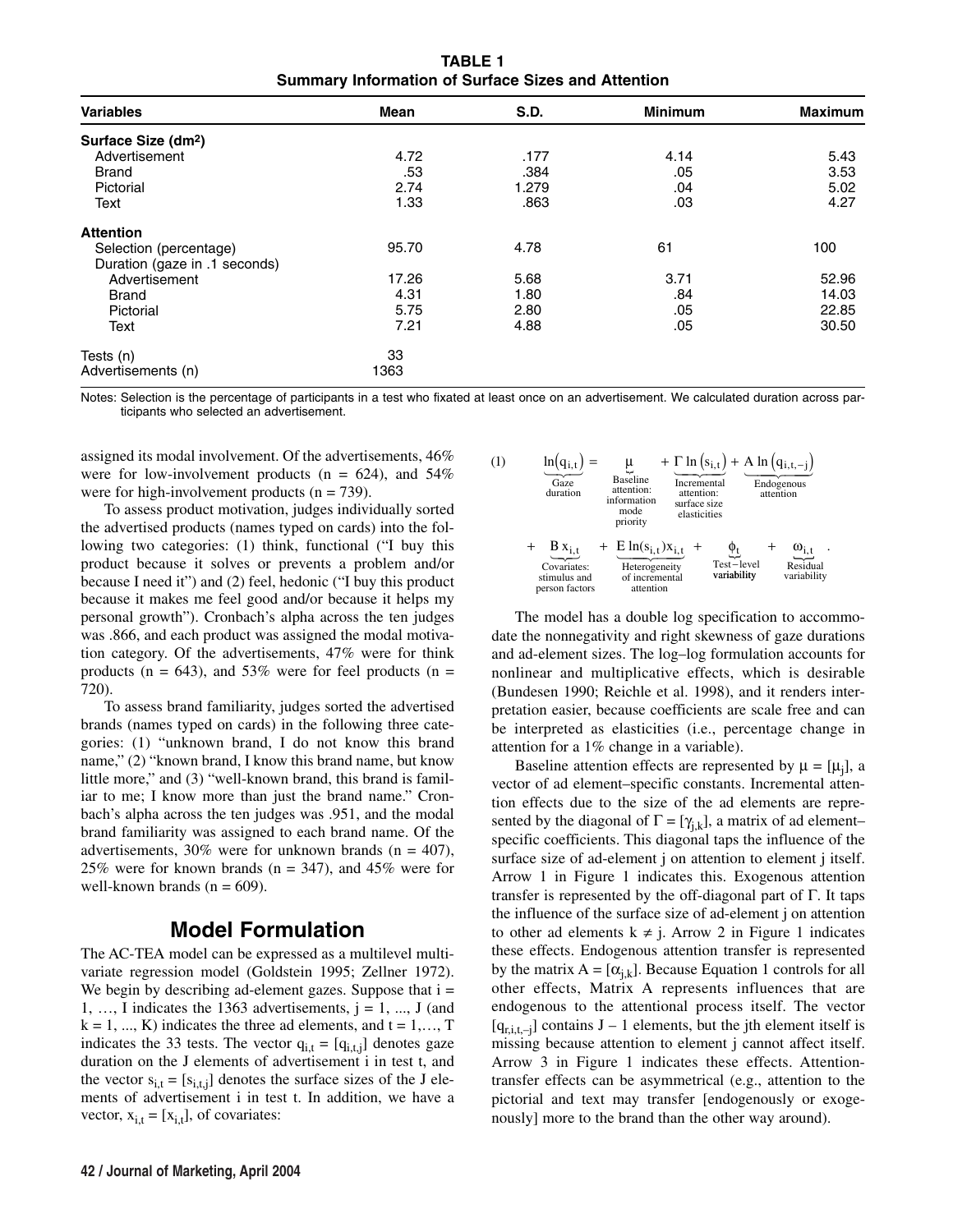Matrices B and E in Equation 1 represent the effects of covariates on attention to the ad elements. The covariate vector  $x_{r,i,t} = [x_{r,i,t,p}]$  contains stimulus and person factors that may directly influence attention to the ad elements. Matrix E represents the influence on attention that product involvement, motivation, and brand familiarity have in interaction with ad-element sizes. Dotted arrows in Figure 1 represent the effects of these covariates. We specify two  $(J \times$ J) vectors of random effects to assess differences between tests and between advertisements within tests, with  $\phi_t \sim$ N(0, V<sub> $\phi$ </sub>), and  $\omega_{it} \sim N(0, V_{\omega})$ , where V<sub> $\phi$ </sub> and V<sub> $\omega$ </sub> are (J × J) diagonal matrices to be estimated.

To examine the effect of ad-element sizes on attention capture to the entire advertisement, we estimated the model in Equation 1 simultaneously for the ad selection and ad gaze duration measures (i.e.,  $j = 1,2$  indicates these two measures in this case). This reduced version of the AC-TEA model does not include endogenous attention transfer effects (i.e.,  $A = 0$ ). We used a logit specification of ad selection to accommodate this measure being a proportion and to facilitate comparison with the log gaze durations.

#### *Model Estimation and Evaluation*

Because the model is a multivariate multilevel regression model, we employed Markov chain Monte Carlo methods to estimate it, which facilitates the evaluation of the multiple integrals occurring in the likelihood function (Gelman et al. 1995). In each Markov chain Monte Carlo iteration, we draw from the full conditional distribution of parameters, conditional on the values of the other parameters obtained from the last draw. All prior distributions are standard noninformative distributions, for a fixed generic parameter θ,  $p(\theta) \propto 1$ , and for a generic scalar variance  $\sigma^2$ ,  $p(1/\sigma^2)$  ~ gamma(.001, .001). We use 10,000 draws, with a burn-in of 2000, and we retain every target draw. We start the algorithm from iterative generalized least squares estimates and monitor convergence through plots of key parameters against iterations, which indicate convergence well before the end of the burn-in. We present the posterior mean and posterior standard deviation (S.D.) of coefficients. A parameter is considered significant if the posterior mean is at least twice as great as the posterior S.D. To assess incremental model fit, we use the deviance, deviance information criterion (DIC; Spiegelhalter et al. 2002), and pseudo R2 statistics.

# **Results**

Table 1 presents descriptive statistics of the ad elements and visual attention. The pictorial is the largest ad element (2.74  $dm^2 = 42.47$  inch<sup>2</sup>), followed by the text (1.33 dm<sup>2</sup> = 20.62 inch<sup>2</sup>) and the brand (.53 dm<sup>2</sup> = 8.22 inch<sup>2</sup>). On average, advertisements were selected by 95.7% of the participants (who fixated at least once), and the lowest-scoring advertisement was skipped by 39% of the participants. Participants who selected the advertisements, on average, attended 1.73 seconds to the advertisement as a whole (text .7 seconds, pictorial .6 seconds, and brand .4 seconds), which is typical when consumers explore regular magazines at their own pace (e.g., Rosbergen, Pieters, and Wedel 1997) but lower than when advertisements are tested in laboratory conditions (e.g., Fox et al. 1998).1

#### *Attention to the Entire Advertisement*

We examine what the net effect of brand, pictorial, and text size is on attention to the entire advertisement. Table 2 presents the results of the analysis. For parsimony, we omit the interactive effects of the covariates with size, because none of these was significant and the overall fit of the model with all effects did not improve (deviance  $= 1683$ ; DIC  $= 1778$ ).

Neither the surface size of the brand nor the pictorial affects attention to the entire advertisement for attention selection and duration. However, a 1% increase in the text surface size increases attention significantly: Selection improves by  $.05\%$  (coefficient = .048) and duration by approximately  $.16\%$  (coefficient =  $.156$ ). In particular, the text-size effect on duration of attention to the advertisement is noteworthy; it accounts for approximately 17% of the variation. The patterns of the results for attention selection and duration are similar, indicating that during visual exploration, bottom-up factors that influence attention selection also influence attention duration.

The observed positive text surface-size effect is not caused by differences in the overall size of advertisements from different magazines or by (unobserved) features of the magazines in which the advertisements were placed. In a follow-up analysis, we added dummy variables to the model, representing each of the magazines that contributed 20 or more advertisements to the sample. Estimates of the surface-size effects remained virtually unchanged: The brand and pictorial surface-size effects were insignificant, and the text surface-size effect was positive and significant. Several covariates influence attention to the entire advertisement systematically, notably serial position (advertisements that are placed later in the page sequence are less attended), product involvement (advertisements for high-involvement products are more attended), and brand familiarity (advertisements for familiar brands are less attended).

Thus, an increase in the size of the pictorial does not increase attention to the entire advertisement, but an increase in the surface size devoted to the text does. We obtained these effects while controlling for relevant stimulus and person factors that could potentially bias the findings. Next, we examine how these net effects on attention to the entire advertisement came about from attention to the three ad elements, and we test the hypotheses.

#### *Attention to the Elements of Advertisements*

We estimated the AC-TEA model in Equation 1 for gaze duration to the three ad elements. The overall fit of this model is  $R^2 = 32.2\%$ , accounting for considerable portions of variance in attention to the brand (46.4%), pictorial (15.3%), and particularly the text (69.8%) in advertisements.

<sup>1</sup>Average gaze duration on editorial pages was 2.79 seconds, which is significantly higher than on the advertisements.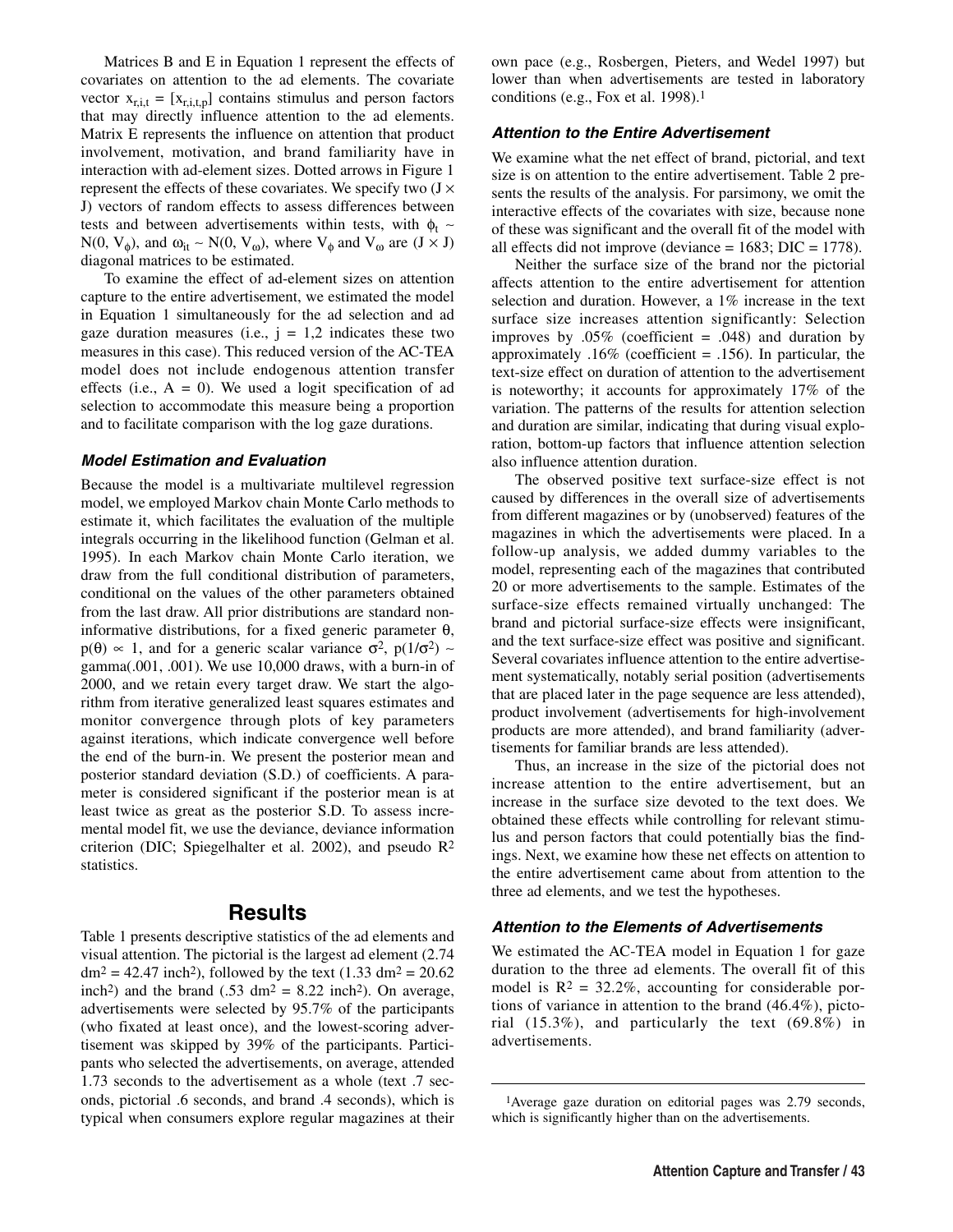| TABLE 2                                                |
|--------------------------------------------------------|
| <b>Attention to Print Advertisements: Size Effects</b> |

|                                                                                                                                            | <b>Advertisement Attention</b> |                      |                            |                      |  |
|--------------------------------------------------------------------------------------------------------------------------------------------|--------------------------------|----------------------|----------------------------|----------------------|--|
|                                                                                                                                            | <b>Selection</b>               |                      | <b>Duration</b>            |                      |  |
| <b>Parameter</b>                                                                                                                           | <b>Coefficient</b>             | <b>S.D.</b>          | <b>Coefficient</b>         | S.D.                 |  |
| Constant                                                                                                                                   | $-.786$                        | .575                 | 1.671                      | .350                 |  |
| <b>Covariates</b><br>Ad size ( $log dm2$ )<br>Ad serial position: first to last $(1 - x)$<br>Magazine type: leisure/glossy-other $(1 - 0)$ | 2.086<br>$-.003$<br>$-.021$    | .374<br>.001<br>.033 | .808<br>$-.003$<br>$-.029$ | .227<br>.000<br>.020 |  |
| Product involvement: high-low $(1 - 0)$<br>Product motivation: think-feel $(1 - 0)$<br>Brand familiarity: high-low $(2 - 0)$               | .117<br>$-.033$<br>$-.030$     | .027<br>.027<br>.014 | .071<br>.005<br>$-.029$    | .016<br>.015<br>.009 |  |
| <b>Size Effects of Ad Elements</b><br>Brand (log dm <sup>2</sup> )<br>Pictorial (log dm <sup>2</sup> )<br>Text ( $log dm^2$ )              | .001<br>.021<br>.048           | .019<br>.020<br>.017 | $-.011$<br>$-.008$<br>.156 | .011<br>.012<br>.010 |  |
| Variance at test level<br>Variance at ad level                                                                                             | .021<br>.188                   | .007<br>.007         | .022<br>.063               | .006<br>.002         |  |
| Deviance<br>DIC.<br>Pseudo R <sup>2</sup>                                                                                                  | 1682<br>1759<br>22.2%          |                      |                            |                      |  |

Notes: Selection = logit (proportion of participants fixating at least once on an advertisement). Duration = log (average time spent on advertisement, if fixated). We report posterior mean coefficients and standard deviations. Posterior means twice as great as the posterior standard deviations are boldface; the 95% credible interval of boldface coefficients does not cover zero.

*Attention capture: baseline and incremental.* In support of  $H<sub>1</sub>$ , a notable pictorial superiority effect on baseline attention emerges. Table 3 reveals that the constant for pictorial attention is high and significant (coefficient = 3.395) and that the constants for brand attention and text attention both are small and insignificant. This indicates that the pictorial has an intrinsic tendency to capture a substantial amount of attention, independent of its surface size and of all other factors in the model, whereas the other two ad elements lack this tendency.

In support of  $H_2$ , a strong text superiority effect on incremental attention is evident: The mean surface-size elasticity for the text element is .85, which is more than two times greater than the mean coefficients for the brand (.32) and pictorial surface-size effects (.32). Thus, a 1% increase in the surface size of the text leads to a .85% increase in gaze duration, which is substantial. The text size effect is significantly larger than the brand and pictorial size effects.

Table 3 also demonstrates the extent to which the effects of the surface-size element are stable across product involvement, product motivation, and brand familiarity. In particular, the surface size of the text element interacts with the three covariates; that is, advertisements for highinvolvement products gain more from increasing the surface size of their text element than do advertisements for lowinvolvement products. Advertisements for think products gain less from increasing the surface size of their text element. Finally, at smaller surface sizes, advertisements for well-known brands capture more text attention that do advertisements for unknown brands, though the effect is fairly small.2

The findings support our hypotheses that the pictorial in advertisements captures superior baseline attention independent of its size and that the text in advertisements captures superior incremental attention because of its size, when we control for the effects of relevant covariates.

*Attention transfer: exogenous and endogenous.* In support of  $H_3$ , the effects of an ad element's surface size on attention to *other* ad elements all have a negative sign, and three of them are significant (in Table 3, under "Size Effects of Ad Elements"). The most notable case of this exogenous attention competition between ad elements due to their surface size occurs for the brand and text. An increase in the surface size of the brand (by  $1\%$ ) detracts a large amount of attention from the text (.41%), and an increase in the surface size of the text (by 1%) detracts attention from the brand element (.23%). Finally, an increase in the pictorial surface size (by  $1\%$ ) withdraws attention from the brand (.11%).

<sup>2</sup>The observed superiority effect of text surface size on incremental attention is not due to these interaction effects. In a model without the interaction effects, the coefficient of text surface size was .927 (S.D. = .022), which again was more than two times greater than the effects of brand  $(.376, S.D. = .013)$  and pictorial (.411, S.D. = .038) surface size on attention to those ad elements.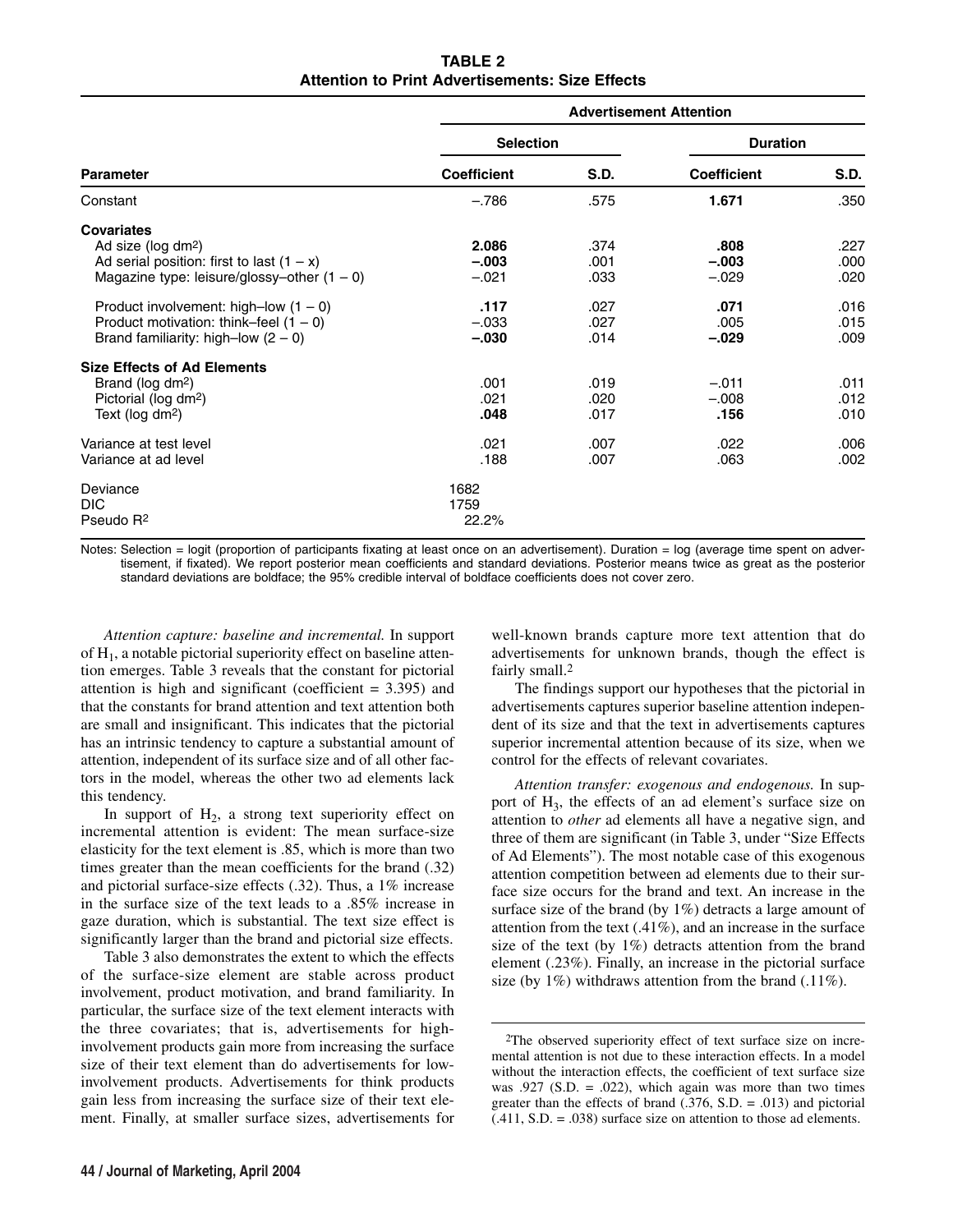| <b>TABLE 3</b>                                                                    |  |  |  |  |
|-----------------------------------------------------------------------------------|--|--|--|--|
| Attention to the Brand, Pictorial, and Text of Print Advertisements: Size Effects |  |  |  |  |

|                                                                                                                                                                                                                                                                                           | <b>Brand Attention</b>                                 |                                              | <b>Pictorial Attention</b>                                   |                                              | <b>Text Attention</b>                           |                                              |
|-------------------------------------------------------------------------------------------------------------------------------------------------------------------------------------------------------------------------------------------------------------------------------------------|--------------------------------------------------------|----------------------------------------------|--------------------------------------------------------------|----------------------------------------------|-------------------------------------------------|----------------------------------------------|
| <b>Parameter</b>                                                                                                                                                                                                                                                                          | <b>Coefficient</b>                                     | S.D.                                         | <b>Coefficient</b>                                           | <b>S.D.</b>                                  | <b>Coefficient</b>                              | <b>S.D.</b>                                  |
| Constant                                                                                                                                                                                                                                                                                  | $-.014$                                                | .392                                         | 3.395                                                        | 1.030                                        | .687                                            | .669                                         |
| <b>Covariates</b><br>Total ad size (log dm <sup>2</sup> )<br>Ad serial position: first to last $(1 - x)$<br>Magazine type: leisure/glossy-other $(1 - 0)$<br>Product involvement: high-low $(1 - 0)$<br>Product motivation: think-feel $(1 - 0)$<br>Brand familiarity: high-low $(2 - 0)$ | 1.060<br>$-.003$<br>$-.054$<br>.019<br>.057<br>$-.045$ | .253<br>.000<br>.022<br>.028<br>.027<br>.013 | $-1.542$<br>$-.001$<br>.103<br>$-.039$<br>$-.125$<br>$-.032$ | .676<br>.001<br>.058<br>.077<br>.075<br>.038 | .031<br>$-.003$<br>.026<br>.002<br>.059<br>.039 | .435<br>.001<br>.038<br>.031<br>.032<br>.017 |
| <b>Size Effects of Ad Elements</b><br>Brand (log dm <sup>2</sup> )<br>Pictorial (log dm <sup>2</sup> )<br>Text ( $log dm^2$ )                                                                                                                                                             | .322<br>$-.111$<br>$-.230$                             | .026<br>.014<br>.017                         | $-.061$<br>.315<br>$-.087$                                   | .046<br>.080<br>.051                         | $-.409$<br>$-.028$<br>.852                      | .026<br>.025<br>.044                         |
| <b>Heterogeneity of Size Effects</b><br>Ad element <sub>i</sub> $\times$ product involvement<br>Ad element $\times$ product motivation<br>Ad element $\times$ brand familiarity                                                                                                           | $-.018$<br>.046<br>.050                                | .024<br>.024<br>.023                         | .070<br>.071<br>.032                                         | .067<br>.068<br>.066                         | .273<br>$-.205$<br>$-.131$                      | .039<br>.040<br>.034                         |
| <b>Endogenous Transfer</b><br>Brand attention (log .1 second)<br>Pictorial attention (log .1 second)<br>Text attention (log .1 second)                                                                                                                                                    | .026<br>.159                                           | .010<br>.015                                 | .217<br>$-.027$                                              | .075<br>.042                                 | .512<br>$-.012$                                 | .047<br>.017                                 |
| Variance at test level<br>Variance at ad level                                                                                                                                                                                                                                            | .014<br>.084                                           | .004<br>.003                                 | .026<br>.629                                                 | .012<br>.024                                 | .012<br>.258                                    | .005<br>.010                                 |
| Deviance<br><b>DIC</b><br>Pseudo R <sup>2</sup>                                                                                                                                                                                                                                           | 5712<br>5828<br>32.2%                                  |                                              |                                                              |                                              |                                                 |                                              |

Notes: We report posterior mean coefficients and standard deviations. Posterior means twice as great as the posterior standard deviations are boldface; coefficients for surface-size effects are boldface and underlined; the 95% credible interval of boldface coefficients does not cover zero.

Figure 3 summarizes the surface-size effects. For each ad element, the estimated effect of an increase in its surface size on attention to itself and to the other ad elements is shown for when all other variables are held constant (estimated attention on the y-axis, observed surface sizes of the elements on the x-axis). Figure 3 illustrates the strong incremental attention effect of text surface size and the attention competition between brand and text surface size.

 $H_4$  predicts positive endogenous attention transfer between the three ad elements, when we account for attention effects due to the surface sizes. In support of this, four of the six effects are positive and substantial; the other two are not different from zero. Notably, brand attention plays a major role. That is, increased attention to the brand (1%) is associated with more attention to the pictorial (.22%) and to the text (.51%). Although increased attention to the pictorial or text in advertisements  $(1%)$  is associated with more attention to the brand (.03% and .16%, respectively), the latter effects are quite small; they are smaller than the positive attention-transfer effects of the brand.

These findings suggest the presence of an unexpected brand-superiority effect in endogenous attention transfer. They suggest that when attention has been drawn to the

brand, the attention is linked more strongly to the pictorial and text elements than it is when it has been drawn to the pictorial and text elements.

Figure 4 summarizes the influence that ad elements have in endogenous transfer of attention and illustrates the potential superiority effect for the brand. A cautionary note on the interpretation of these effects is important. Because we used cross-sectional data and no sequential information is available, strictly speaking we cannot draw conclusions on causality; we can only conclude that attention to ad elements covaries. However, note that the endogenous transfer effects are unlikely to be caused, for example, by a mere total attention effect. If overall attention to the advertisement were to confound the effects of attention paid to a particular element, it would bias all attention transfer effects homogeneously. However, correcting for ad-element surface sizes, we find quite different effects across the elements.

*Benchmark model comparisons*. To gain more insight into the relative magnitudes of the attention effects under study, we estimated a sequence of benchmark models. Table 4 gives the analysis of deviance as well as the DIC and pseudo R2 statistics of the models. First, we estimated the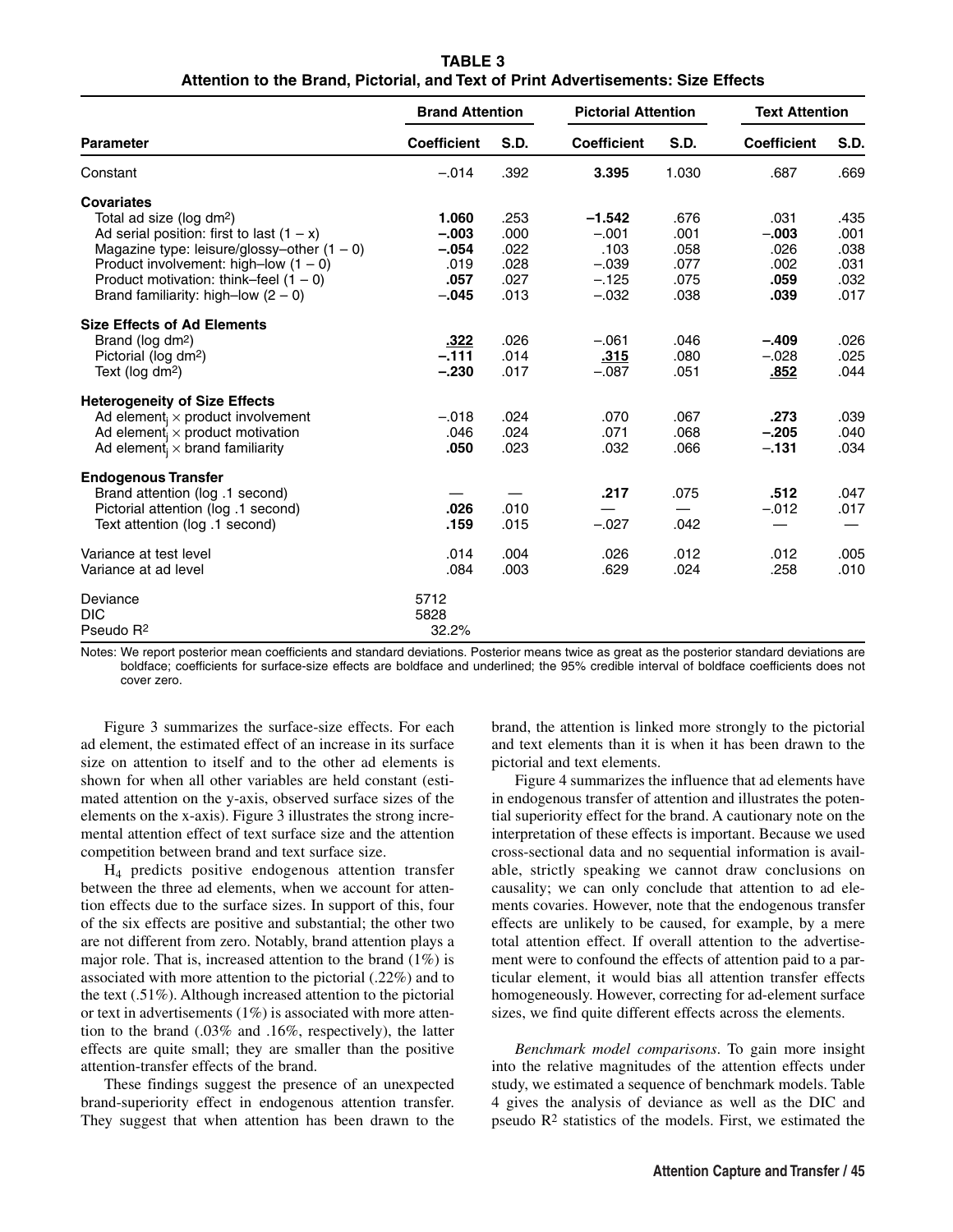**FIGURE 3 Surface-Size Effects of Brand, Pictorial, and Text on Attention: Capture and Exogenous Transfer**



null model (Model 0), which contained constants only. Second, we added the following effects at each subsequent stage: covariate effects on attention (Model 1), attention capture (own effects of element surface sizes; Model 2), exogenous attention transfer (cross-effects of element sizes; Model 3), interaction effects of element sizes with covariates (Model 4), and endogenous transfer effects (Model 5). A comparison of this sequence of models reveals the notable

## **FIGURE 4 Effects of Attention to Brand, Pictorial, and Text on Attention to the Other Ad Elements: Endogenous Transfer**





finding that the three attention-capture effects present 21.5% of the total attention process, whereas exogenous and endogenous transfer jointly account for only 6.4%. This finding points to the importance of bottom-up processes in visual exploration of print advertisements.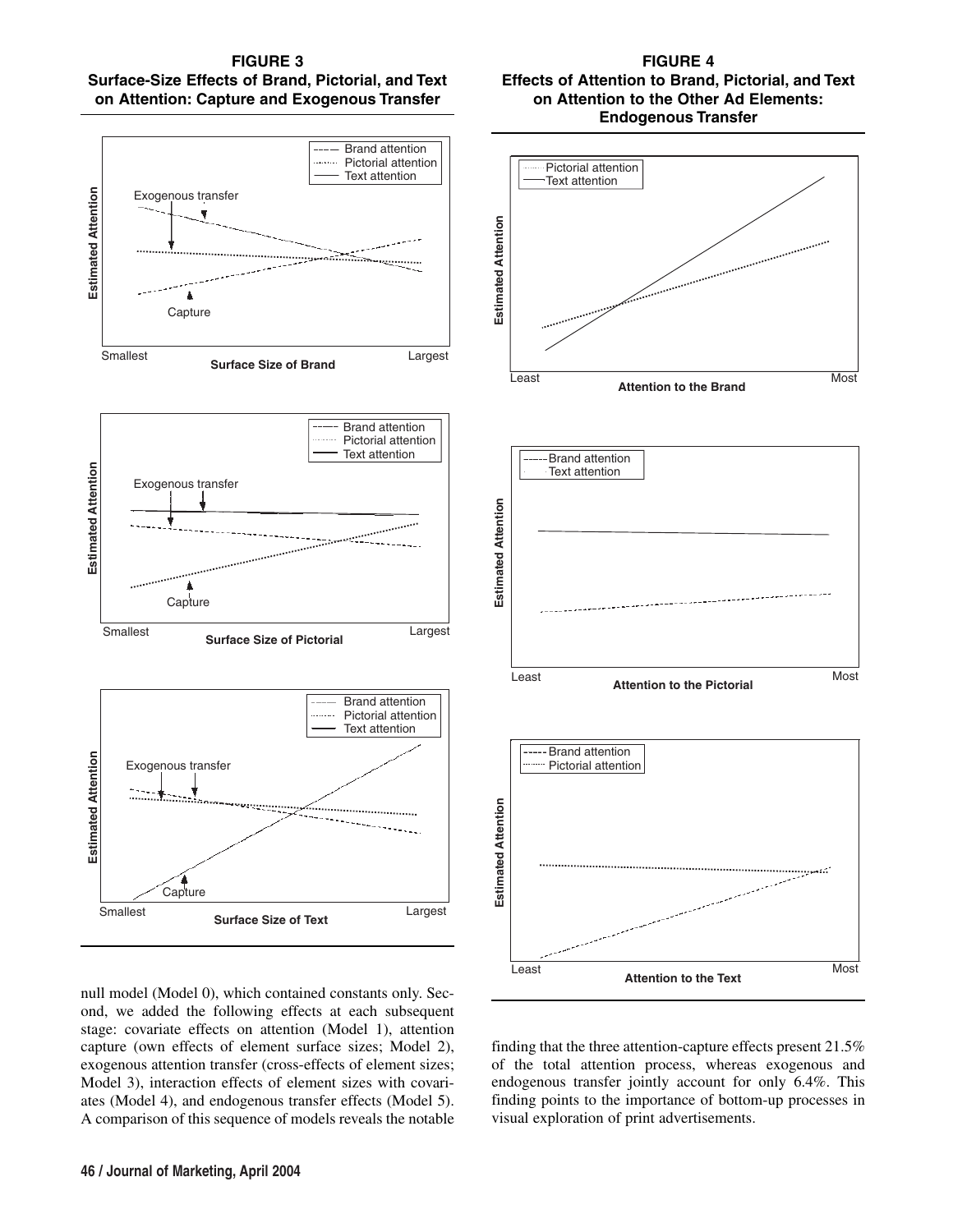**TABLE 4 Analysis of Deviation and Model Comparisons**

| <b>Model</b>   | <b>Predictors</b>                 | <b>Deviance</b> | <b>DIC</b> | R <sup>2</sup> |
|----------------|-----------------------------------|-----------------|------------|----------------|
| 0              | Constant                          | 8425            | 8507       |                |
|                | +Covariates                       | 8063            | 8161       | 4.3            |
| 2              | +Size effects: capture            | 6253            | 6355       | 25.8           |
| 3              | +Size effects: exogenous transfer | 6020            | 6128       | 28.5           |
| $\overline{4}$ | +Heterogeneity of size effects    | 5915            | 6032       | 29.8           |
| 5              | +Endogenous transfer              | 5712            | 5828       | 32.2           |

# **Discussion and Implications**

The brand, pictorial, and text elements of print advertisements have significant effects on attention capture and transfer that are on par with common ideas in advertising practice and literature. Figure 5 summarizes the relative magnitudes of effects by combining the attention source (ad element versus surface size) and attention function (capture versus transfer), which we believe has important implications for advertising management and for theory.

# *Managerial Implications*

The surface size of the pictorial element has no demonstrable effect on attention to print advertisements as a whole. Moreover, it has only a small effect on attention to the pictorial itself. However, the pictorial draws significant amounts of baseline attention during ad exploration, regardless of its size. This picture superiority in baseline attention is important in view of recommendations such as "make the illustration relatively large" (Armstrong 2000, p. 6), make it at least larger than half the size of the advertisement (Assael, Kofron, and Burgi 1967), make it two-thirds of the advertisement, or "the bigger the picture, the better" (Rossiter and Percy 1997, p. 295). On the basis of the current findings, advertisers and agencies would be ill advised to maximize the surface size of the pictorial, regardless of its content, in an effort to maximize attention to the entire advertisement.



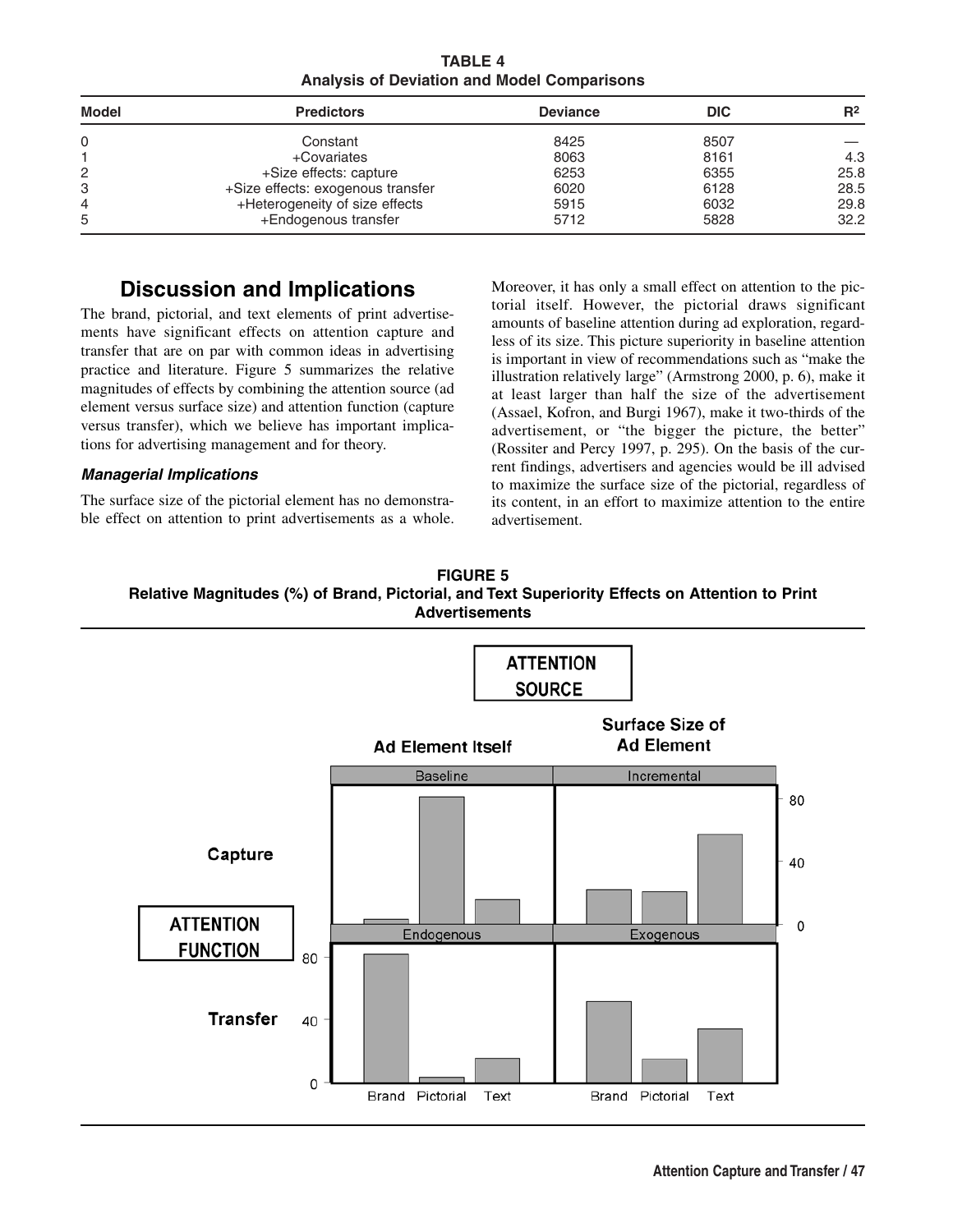However, there is evidence for text superiority in incremental attention, with the surface size devoted to the text having a substantial positive effect on attention to the entire advertisement. This is because an increase in text surface size raises attention to this element much more than it simultaneously reduces attention to the brand and pictorial elements. We obtained these results while controlling for product involvement and motivation, brand familiarity, media context, and other possible confounders, which points to their generality. From our study, we cannot conclude the extent to which the surface-size effect is caused by text layout (e.g., increases in font type or size, such as in the headline), text amount (e.g., number of words), or increases in the amount of information provided by it. However, in view of our findings and the large amount of variability explained in attention to the text element (70%) by the surface size alone across the large sample of advertisements, advertisers aiming to maximize attention to the entire advertisement should seriously consider devoting more space to text. Follow-up research is needed to examine the effects of increased text attention on downstream communication effects such as brand awareness and attitude.

Increases in the surface size of the brand element do not have a net negative effect on attention to the entire advertisement. This finding should relieve advertisers and agencies that fear that a prominent brand would trigger consumers to turn the page faster. Increases in an advertisement's surface size promote more attention to the brand element, but this is offset to some extent by reduced attention to the text. Thus, strong branding practices that involve more prominent placement of the brand's visual identity symbols in print advertisements favor rather than harm attention to the brand; in addition, they have only small negative effects on attention to the other ad elements and no negative net effect. Attention to the brand and pictorial increases with an increase in surface size at the same rate; that is, with somewhat less (surface.32) than the square root of the surface size, as has been suggested (Nixon 1924; Poffenberger 1925).

Unexpectedly, we find sizable brand superiority in endogenous attention transfer. That is, our results suggest that attention captured by the brand element transfers more readily to the pictorial and text than to the brand. This has not been previously described and runs counter to common beliefs in advertising practice. Instead of attention carrying over easily from the pictorial, attention captured by the brand appears to play a key role in routing attention through advertisements. Although the net effect of (exogenous and endogenous) attention transfer is small compared with attention capture, and we should be cautious in interpreting the effects as causal, the findings point to a possible crucial role of the brand in the integration of the information contained in the advertisement. Advertisements that succeed in capturing attention to their source (i.e., the brand) may thus also succeed in relocating attention to the message of the advertisements, as contained in the pictorial and text elements; the size of the brand element helps achieve this, as our results indicate.

We showed that brand familiarity reduces attention to the brand element but simultaneously increases attention to

the text element, rather than having a global attention reduction effect across all ad elements. Because the decrease in brand attention surpassed the increase in text attention, the net effect on attention to the entire advertisement was a reduction. Advertisements for well-known brands may invite consumers to inspect the text more, which presumably contains further information about the brand. Even for small surface sizes, we observed the text-pull effect by brand familiarity. This suggests that particularly familiar brands gain attention from increasing the text surface in their advertisements, which may also be desirable in view of the demonstrated text–brand attention transfer effects. Although it becomes more difficult to attract consumers' attention in clustered advertising media, the good news from this study is that advertisements' bottom-up influences account for more than three times the variance than topdown influences, which may inhibit the intrinsic attentioncapture effects caused by advertising design with respect to its elements.

#### *Limitations and Directions for Further Research*

Limitations of this study offer opportunities for further research. First, this research has focused on how the attention of consumers is captured and transferred by elements of print advertisements, leaving the following question unanswered: How much attention is required for communication effects such as brand awareness and attitude? There is increasing evidence that even small attentional effects of advertisements and other commercial stimuli, such as catalogs and packaging designs, can have substantial effects on brand memory, attitudes, and sales (e.g., Chandon 2002; Janiszewski 1998; Pieters and Warlop 1999; Wedel and Pieters 2000), but further research into the link between attention and its downstream effects is desirable.

A second limitation is that our data were cross-sectional. The danger of inferring causality from cross-sectional data is well known, and our approach is no exception. Although the time order is of no concern for attention capture or exogenous transfer, endogeneity caused by ad content may hinder causal interpretations of endogenous transfer effects.3 We have attempted to include as controls the effects of several important covariates related to the content and context of the advertisements. Currently, we have no indication that this potential biasing effect of other content-related variables is present and systematic across the large number of advertisements under study. We investigated the effect of the size variables across a large representative sample of advertisements and consumers, accounting for random differences between the advertisements. The revealed effects were motivated from prior theory in visual perception, which provides additional support for a causal interpretation. Still, only moment-to-moment analyses of attention scanpaths and detailed content analyses of advertisements can provide more definite answers.

<sup>3</sup>We thank David Schmittlein and an anonymous reviewer for pointing this out.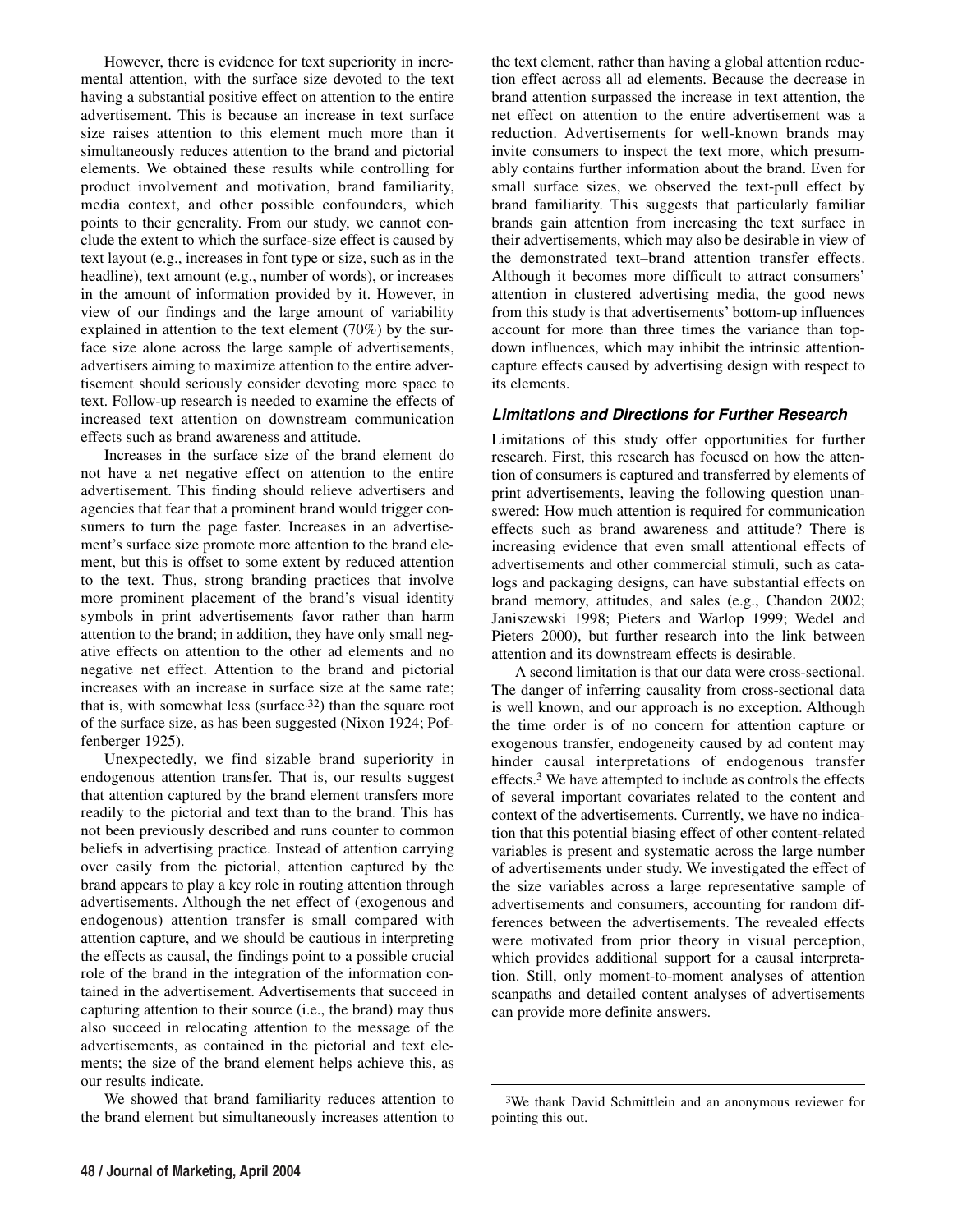#### *Conclusion*

Advertising-attention research has come a long way since Nixon (1924) hid behind a curtain and painstakingly observed eye movements of consumers who were paging through a magazine with print advertisements. Eyemovement data of large samples of consumers attending to large samples of advertisements gathered using infrared eye tracking are currently being produced on an industrial scale and used by companies to optimize decisions on the design of advertisements, packages, Web pages, and other carriers of their visual brand-equity symbols. The application of the-

#### **REFERENCES**

- Adler, Richard P. and Charles M. Firestone (1997), *The Future of Advertising: New Approaches to the Attention Economy*. Washington, DC: The Aspen Institute.
- Aitchinson, Jim (1999), *Cutting Edge Advertising: How to Create the World's Best Print for Brands in the 21st Century*. New York: Prentice Hall.
- Armstrong, J. Scott (2000), "Persuasion Through Advertising: A Summary of Principles," (accessed December 8, 2003), [available at http://www.fourps.wharton.upenn.edu/advertising/ advertisingprincples%20list.htm].
- Assael, Henry, John H. Kofron, and Walter Burgi (1967), "Advertising Performance as a Function of Print Ad Characteristics," *Journal of Advertising Research,* 7 (2), 20–26.
- AT&T (2003), "AT&T Signature Standards," (accessed July 11, 2003), [available at http://www.att.com/brand/inter\_pb/ci\_sig\_ stands.html].
- Belch, George E. and Michael A. Belch (2001), *Advertising & Promotion: An Integrated Communications Perspective*, 5th ed. Boston: McGraw-Hill Irwin.
- Bundesen, Claus (1990), "A Theory of Visual Attention," *Psychological Review*, 97 (4), 533–47.
- Burton, Philip Ward and Scott C. Purvis (1987), *Which Ad Pulled Best?* 5th ed. Lincolnwood, IL: NTC Business Books.
- Chandon, Pierre (2002), "Do We Know What We Look At? An Eye-Tracking Study of Visual Attention and Memory for Brands at the Point of Purchase," working paper, Marketing Department, INSEAD.
- Childers, Terry L. and Michael J. Houston (1984), "Conditions for a Picture-Superiority Effect on Consumer Memory," *Journal of Consumer Research*, 11 (2), 643–54.
- Chun, Marvin M. and Jeremy M. Wolfe (2001), "Visual Attention," in *Blackwell Handbook of Perception*, E. Bruce Goldstein, ed. Malden, MA: Blackwell Publishers, 272–310.
- Davenport, Thomas H. and John C. Beck (2001), *The Attention Economy: Understanding the Currency of Business*. Boston: Harvard Business School Press.
- Diamond, Daniel S. (1968), "A Quantitative Approach to Magazine Advertisement Format Selection," *Journal of Marketing Research*, 5 (November), 376–86.
- Duchovski, Andrew T. (2003), *Eye Tracking Methodology: Theory and Practice*. New York: Springer.
- Finn, Adam (1988), "Print Ad Recognition Readership Scores: An Information Processing Perspective," *Journal of Marketing Research*, 25 (May), 168–77.
- Folk, Charles L., Roger W. Remington, and James C. Johnston (1992), "Involuntary Covert Orienting Is Contingent on Attentional Control Settings," *Journal of Experimental Psychology: Human Perception and Performance*, 18 (4), 1030–44.
- Fox, Richard J., Dean M. Krugman, James E. Fletcher, and Paul M. Fischer (1998), "Adolescents' Attention to Beer and Cigarette Print Ads and Associated Product Warnings," *Journal of Advertising*, 27 (3), 57–68.

ories and models of visual attention, such as the AC-TEA model presented in this study, is likely to render such research and the decisions based on it more effective. The availability of direct measures and detailed models of attention enables tests of long-standing beliefs in the advertising industry and substantial improvements in the validity of findings and recommendations. The first and foremost finding derived from this study is that size clearly matters in capturing attention to advertising, but it matters in ways that are quite different from what was commonly assumed.

- Gelman, A., J.B. Carlin, H.S. Stern, and D.B. Rubin (1995), *Bayesian Data Analysis*. London: Chapman and Hall.
- Goldstein, Harvey (1995), *Multilevel Statistical Models*, 2d ed. London: Edward Arnold.
- Hanssens, Dominique M. and Barton A. Weitz (1980), "The Effectiveness of Industrial Print Advertisements Across Product Categories," *Journal of Marketing Research*, 17 (August), 294–306.
- Henderson, John M. and Andrew Hollingworth (1998), "Eye Movements During Scene Viewing: An Overview," in *Eye Guidance in Reading and Scene Perception*, Geoffrey Underwood, ed. Amsterdam: Elsevier, 269–93.
- and ——— (1999), "High-Level Scene Perception," *Annual Review of Psychology*, 50, 243–71.
- Higgins, Denis (1986), *The Art of Writing Advertising*. Lincolnwood, IL: NTC Business Books.
- International Federation of the Periodical Press (2003), "Magazine Share of Adspend by Country (%) 1991–2000, with 2001, 2002, 2003 Forecasts," (accessed July 11, 2003), [available at http://www.fipp.com/Data+And+Trends].
- International Newspapers Limited (2003), "Effective Print Advertising," (accessed July 11, 2003), [available at http://www.inl. co.nz/publications/adinfo/printad.html].
- Itti, Laurent and Christof Koch (2001), "Computational Modeling of Visual Attention," *Nature Neuroscience*, 2 (3), 1–11.
- Janiszewski, Chris (1998), "The Influence of Display Characteristics on Visual Exploratory Search Behavior," *Journal of Consumer Research*, 25 (December), 290–301.
- Kapferer, Jean-Noël (1992), *Strategic Brand Management: New Approaches to Building and Evaluating Brand Equity*. London: Kogan Page.
- Keller, Kevin Lane (2003), *Strategic Brand Management: Building, Measuring, and Managing Brand Equity*. Upper Saddle River, NJ: Prentice Hall.
- Kover, Arthur J. (1995), "Copywriters' Implicit Theories of Communication: An Exploration," *Journal of Consumer Research*, 21 (March), 596–611.
- Krugman, Dean M., R.J. Fox, J.E. Fletcher, P.M. Fischer, and T.H. Rojas (1994), "Do Adolescents Attend to Warnings in Cigarette Advertising? An Eye-Tracking Approach," *Journal of Advertising Research*, 34 (6), 39–52.
- LaBerge, David (1995), *Attentional Processing: The Brain's Art of Mindfulness*. Cambridge, MA: Harvard University Press.
- Loftus, Geoffrey R. (1983), "Eye Fixations on Texts and Scenes," in *Eye Movements and Psychological Processes*, R.A. Monty and J.W. Senders, eds. Hillsdale, NJ: Lawrence Erlbaum Associates, 359–76.
- Logan, Gordon D. (1996), "The CODE Theory of Visual Attention: An Integration of Space-Based and Object-Based Attention," *Psychological Review*, 103 (4), 603–649.
- Lohse, Gerald L. (1997), "Consumer Eye Movement Patterns on Yellow Page Advertising," *Journal of Advertising*, 26 (1), 61–73.